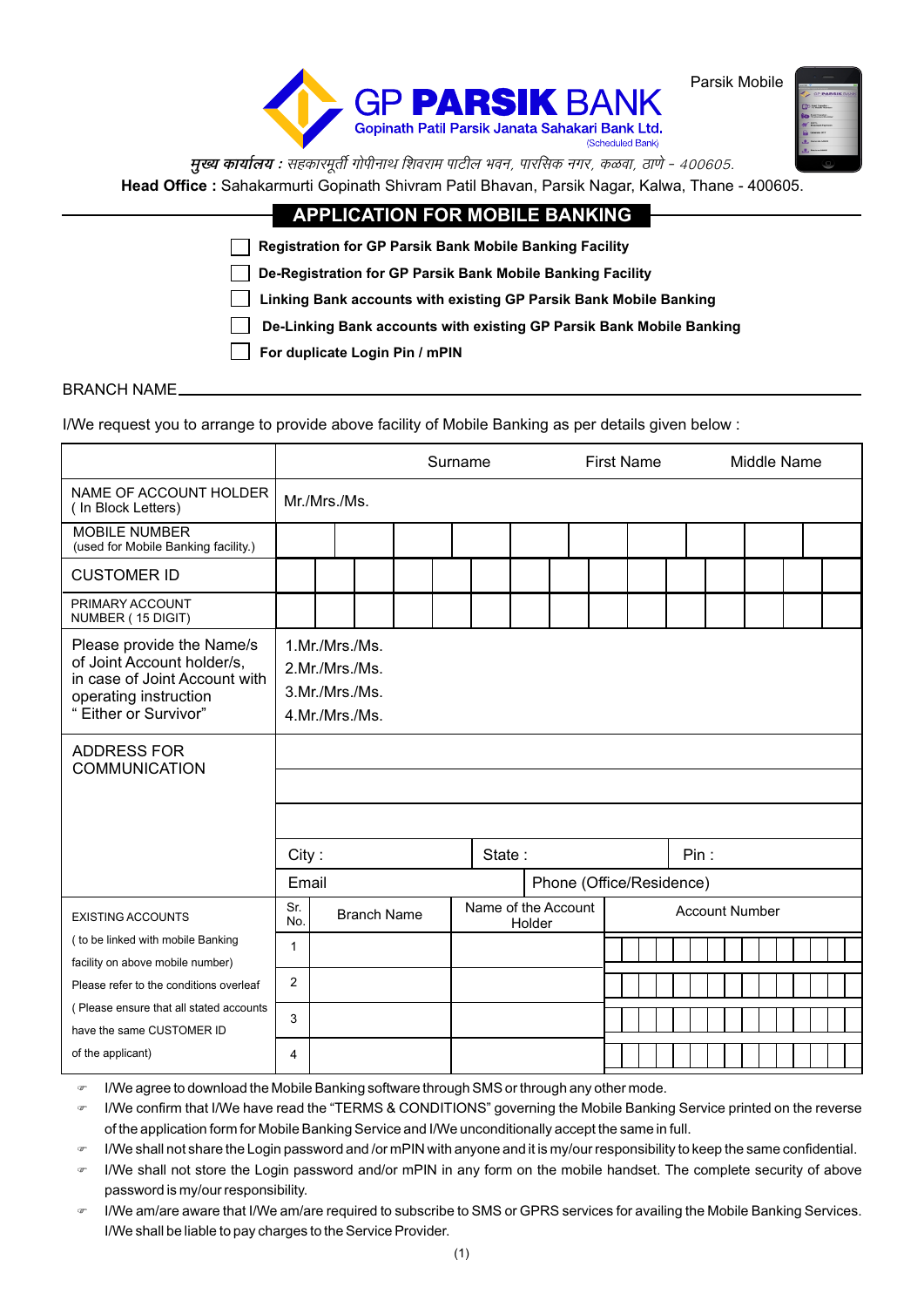| Date:  |                    |                     |                    |                     |
|--------|--------------------|---------------------|--------------------|---------------------|
| Place: | Signature of first | Signature of second | Signature of third | Signature of fourth |
|        | A/c holder         | $A/c$ holder        | A/c holder         | A/c holder          |

## **( For Branch/Office use only)**

Certified that the signature /s of the account holder/s is /are as per the records and recommended for :

(a) Registration (b) De-Registration (c) Linking of accounts (d) De-Linking of accounts (e) For duplicate Login Pin / mPIN.

| Date of Registration : | Application Number: __ |
|------------------------|------------------------|
| Branch:                |                        |
| Date                   | Name:                  |
|                        |                        |

# Employee Number : **Terms and Conditions:**

- 1. Transactions initiated through Mobile Banking application are irrevocable; Bank shall not entertain any request for revocation of transaction or stop payment request for transaction initiated through Mobile Banking as the transactions are real time/ instantaneous and are incapable of being reversed.
- 2. The Customer alone shall be responsible for the safe custody and security of Mobile Banking application download on their mobile phones. The Customer shall immediately inform the bank about loss or theft of mobile phone for disabling of Mobile Banking Services to prevent unauthorized usage.
- 3. The Customer shall **NOT** share the Login password / mPIN / OTP with anyone including Bank's staff/associate/representative or even if in response to any email or SMS or any Phone call from anyone.
- 4. The Customer shall operate within the maximum limit permitted by the Bank for Mobile Banking. Bank reserves the right to change transaction limit at any time.
- 5. The Bank shall not be responsible for any loss caused to the customers arising out of usage of Mobile Banking.
- 6. The Bank shall be at liberty to change/modify/add/remove any of the extent terms and conditions governing Mobile Banking at any time without prior notice.
- 7. In case of linking Joint Bank Accounts for Mobile Banking, a letter of mandate to be signed by all Joint Bank Account holders.
- 8. Customers shall not use Mobile Banking channel for transfer of funds for illegal activities.
- 9. Each A/c is Linked to unique Mobile No. & Different A/c Can be linked to Bank Mobile No.

| No. | <b>Type of Account</b>      | <b>Constitution</b>           | Mode of<br>operation      | Who is eligible for<br><b>Mobile Banking Facility</b>                                                                              |  |
|-----|-----------------------------|-------------------------------|---------------------------|------------------------------------------------------------------------------------------------------------------------------------|--|
|     |                             | Single                        | Single                    | The Account holder                                                                                                                 |  |
|     | Saving Account              | Joint                         | <b>Either or Survivor</b> | Any one of the account holders authorized<br>by all other account holders. The application<br>to be signed by all account holders. |  |
|     |                             | Joint                         | Jointly                   | NOT eligible                                                                                                                       |  |
| 2   | <b>Small Saving Account</b> | Single                        | Single                    | The Account holder                                                                                                                 |  |
|     |                             | In the name of<br>Self-Single | Single                    | The Account holder                                                                                                                 |  |
|     |                             | In the name of<br>Firm-Single | Single                    | The Account holder                                                                                                                 |  |
| 3   | Current Account             | Partnership Firm              | Any one partner           | Any one of the partners authorized by all<br>the partners. The application shall be<br>singed by all the partners.                 |  |
|     |                             | Partnership Firm              | Jointly                   | NOT eligible                                                                                                                       |  |

# **Eligibility:**

#### **Linking of accounts (Provided Customer ID of the primary account holder and "to be linked" accounts is same)**

| No. | Primary Account        |                     |                           | Accounts to be linked  |                                   |                                   |                                       |  |
|-----|------------------------|---------------------|---------------------------|------------------------|-----------------------------------|-----------------------------------|---------------------------------------|--|
|     | with Mobile<br>Banking | Savings<br>(Single) | Savings<br>(Joint/E or S) | Savings A/c<br>Jointly | Current A/c<br>(Self &<br>Single) | Current A/c<br>(Firm &<br>Single) | Current A/c<br>(Partner &<br>Jointly) |  |
|     | SB or CA A/c<br>holder |                     | (with consent)            |                        |                                   |                                   |                                       |  |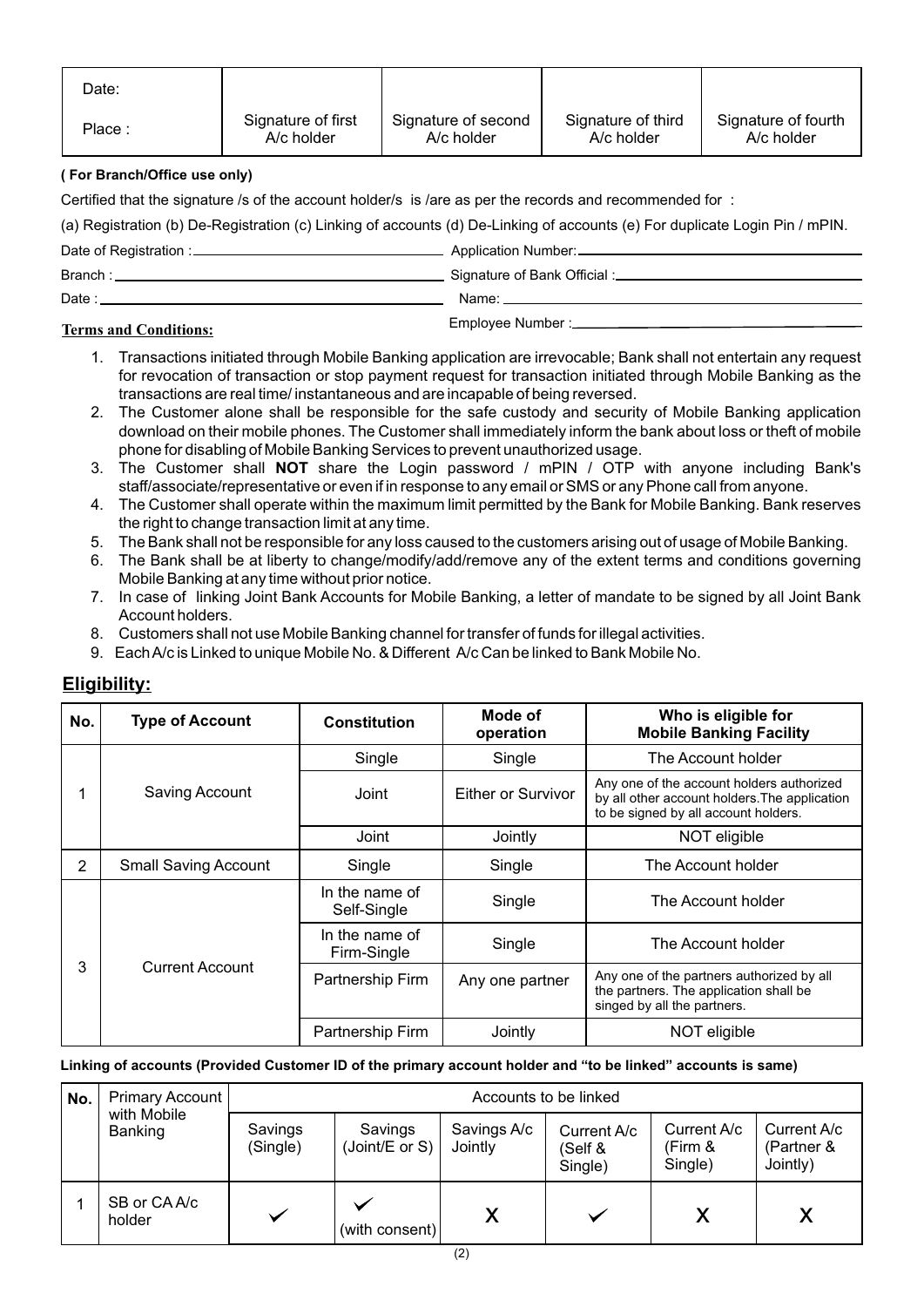## **Disclaimer:**

The Customer shall ensure that the Bank's mobile banking application is compatible with his/her mobile phone/handset. The Customer shall be responsible for damage or loss, if any, caused by downloading of the Mobile Banking software in his/her mobile phone. The Customer shall be solely responsible/liable for keeping Login password and mPIN confidential to prevent unauthorized access/use of his/her mobile banking facility by any third party. Any payment effected by the Bank to a beneficiary based on the information received by the Bank from the Customer's mobile number registered in the Bank's record for mobile banking facility, shall be binding on the Customer and he/she shall alone be solely responsible /liable for any loss, claim, liability arising there from and or incidental thereto.

## **Declaration:**

I/We affirm, confirm and undertake that I/We have read and understood the 'Terms and Conditions' for usage of GP Parsik Bank Mobile Banking service and agree to abide by them. I/We am/are aware that the usage of GP Parsik Bank Mobile Banking is governed by the 'Terms and Conditions' of Mobile Banking mentioned in this application form. I/We have read and understood the same and hereby expressly accept and agree to abide by them. All my/our rights and liabilities shall be governed by the said 'Terms and Conditions' by my/our act of accessing the Mobile Services. I/We further agree to adhere to and comply with all the rules/regulations/practices prescribed by the Telecom authority /Regulatory authority /Banking authority /Government of India /Local /State Government etc. for mobile banking operations & associated banking activities. I/We thereby agree to be subject to and comply with all the provisions of the 'Terms and Conditions' which are incorporated by reference herein and deemed to be part of this application form to the same extent as if such provisions have been expressly set forth in full herein. I/We agree that the Bank shall not be held liable and shall be absolved from all liabilities whatsoever for loss caused to the Customer arising out of, any reasons beyond the control of the Bank or if the Bank is unable to receive or execute any of the requests from the Customer or there is loss of information during the process of transmission of information or there is any error or inaccuracy of information or any other consequence arising from any cause beyond the control of the Bank including technology failure, mechanical breakdown, power disruption, error in transmission of information or message from the telecommunication equipment and the failure of network of any service provider and/or the Bank's system and/or any breakdown, interruption, suspension or failure of the telecommunication equipment of the Customer or the Bank..

| Date:  |                    |                     |                    |                     |
|--------|--------------------|---------------------|--------------------|---------------------|
| Place: | Signature of first | Signature of second | Signature of third | Signature of Fourth |
|        | account holder     | account holder      | account holder     | account holder      |

## **Help line Numbers : 022 - 25456500 / 1800 222511**